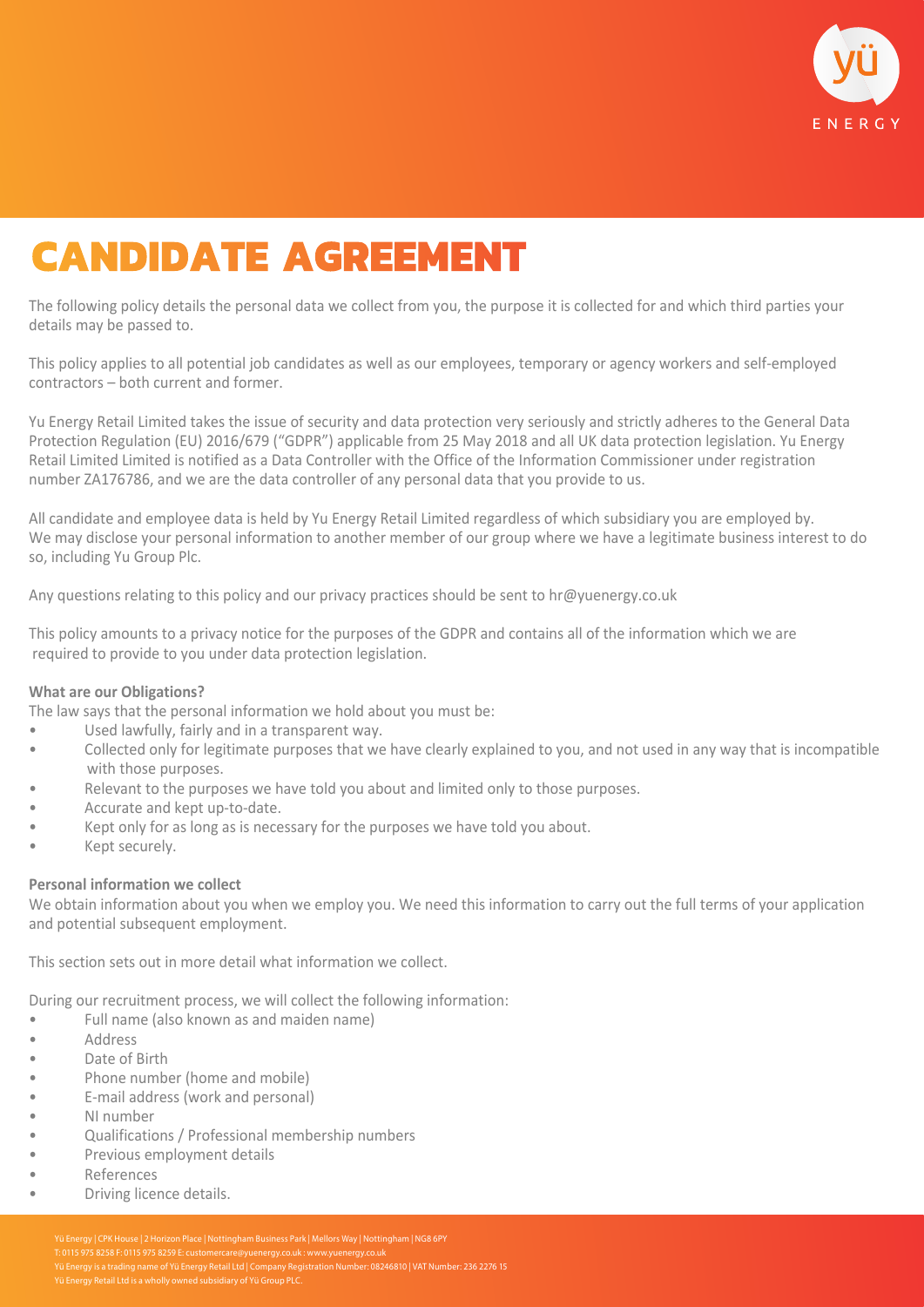

If you are unsuccessful in your application, we will hold your data on file for 12 months after the end of the relevant recruitment process as we may use this to match for future vacancies and to enable the Company to comply with any legal obligations or for the exercise or defence of legal claims (subject to any applicable legal or regulatory obligations to retain such information for a longer period).

If you are successful, we collect the following additional information:

- Job title and hours
- Office location
- Bank details
- Payroll Information
- Copy of your right to work documents
- Copy of your National Insurance Proof

• Next of kin details / Emergency contact details (It is your obligation to ensure that your contact knows that their details are being held by Yu Energy)

We may also collect the following "special categories" of more sensitive personal information:

- Health information
- Diversity information, such as ethnicity and religion
- Disability information
- Gender identity
- Criminal convictions

# **How long we keep your personal information for**

We review our data retention periods annually and will only hold your personal data for as long as is necessary to fulfil the purposes for which it was collected, including for the purposes of satisfying any legal, accounting, or reporting requirements. Further information can be found in the Company's Data Protection Policy.

# **Disclosing your information: why we collect it and how we use it**

We will only use your personal information when the law allows us to.

When you are applying for a position with Yu Energy, we will use your details for the application and interview process. If you are unsuccessful, Yu Energy will not use the information provided unless you have agreed to receive job alerts. In this instance, we will keep your details on file for 12 months for matching purposed against open vacancies. If you are successful, your details will be used in the following ways:

- Where we need to perform the contract we have entered into with you;
- Where we need to comply with a legal obligation; or

• Where it is necessary for our legitimate interests (or those of a third party), and your interests and fundamental rights do not override those interests.

In particular, the situations in which we may process your personal information are as follows:

• Administering the contract we have entered into with you including checking you are legally entitled to work in the UK, identifying education, training and development requirements;

- Business management and planning, including accounting and auditing; and
- To provide a reference upon request from another employer.

The "special categories" of particularly sensitive personal information listed above require higher levels of protection. We need to have further justification for collecting, storing and using these types of personal information. We may process special categories of personal information in the following circumstances: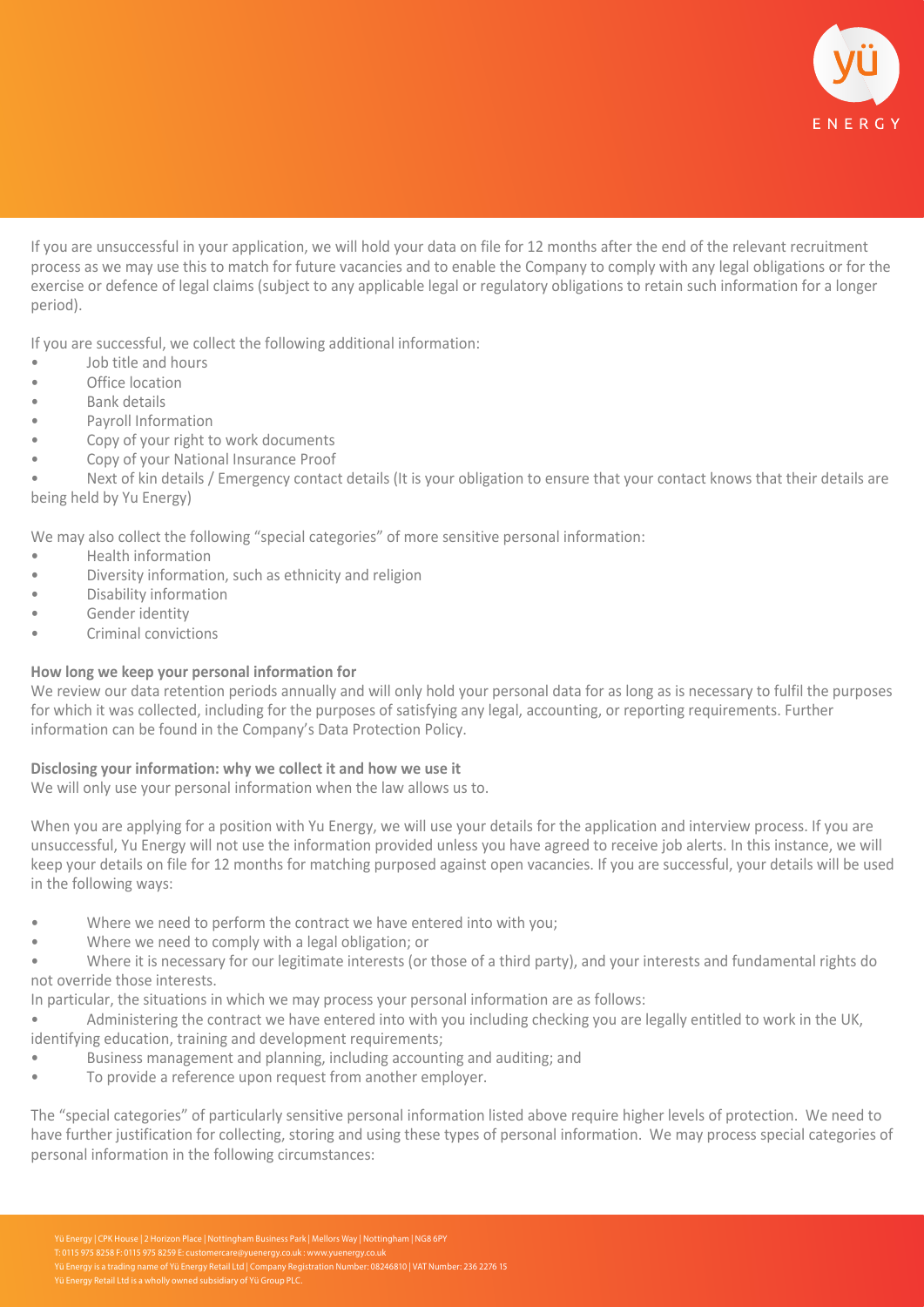

- In limited circumstances, with your explicit written consent (which you are entitled to withdraw at any time);
- Where we need to carry out our legal obligations:
- Where it is needed in the public interest, such as for equal opportunities monitoring or in relation to our pension scheme; and
- Where it is needed to assess your working capacity on health grounds, subject to appropriate confidentiality safeguards.

Less commonly, we may process this type of information where it is needed in relation to legal claims or where it is needed to protect your interests (or someone else's interests) and you are not capable of giving your consent, or where you have already made the information public.

We will use your particularly sensitive personal information in the following ways:

- We will use information relating to absence which may include sickness absence or family related leave to comply with employment and other laws.
- We will use information relative to health where appropriate in the context of our provision of private medical cover.
- We will use information about your physical or mental health, or disability status, to ensure your health and safety in the workplace and to assess your fitness to work, to provide appropriate workplace adjustments, to monitor and manage sickness absence and to administer benefits.
- We will use information about your race or national or ethnic origin, religious, philosophical or moral beliefs, or your sexual life or sexual orientation, to ensure meaningful equal opportunity monitoring and reporting.

# **Sharing your information**

Employees with Yu Energy we may disclose your personal information to third parties under the following circumstances:

- If we sell any business or assets, in which case we may disclose your personal data to the prospective buyer of such business or assets.
- If Yu Energy or substantially all of our assets are acquired by a third party, in which case personal data held by us about our employees will be one of the transferred assets.
- If we are under a duty to disclose or share your personal data in order to comply with any legal obligation, or to protect the rights, property, or safety of the Yu Group, our customers, or others. This includes exchanging information with governmental agencies, such as HMRC and DVLA, trade unions, local councils, and the police or courts.
- If we are under a duty of care as an employer
- We work with various third party providers to help us fulfil our obligations to you as employees. We will only disclose your information as far as is necessary to complete our obligations. Where we have contracts with third party suppliers, we will have completed necessary due diligence and security checks and will include contractual obligations to ensure that your data is kept safe once passed to the third party. All third parties only have the right to use your data to complete the prescribed task, and they are not permitted to use your data for any other purpose.
- Dependant on your role, we will carry out a check on you either through DBS in England, and your personal information will be provided to these organisations in order to complete these checks.

# **If you don't provide information**

If you fail to provide certain information when requested, we may not be able to perform the contract we have entered into with you (such as paying you or providing a benefit), or we may be prevented from complying with our legal obligations (such as to ensure the health and safety of our workers).

Any failure may result in any contract with you being terminated or the taking of disciplinary action.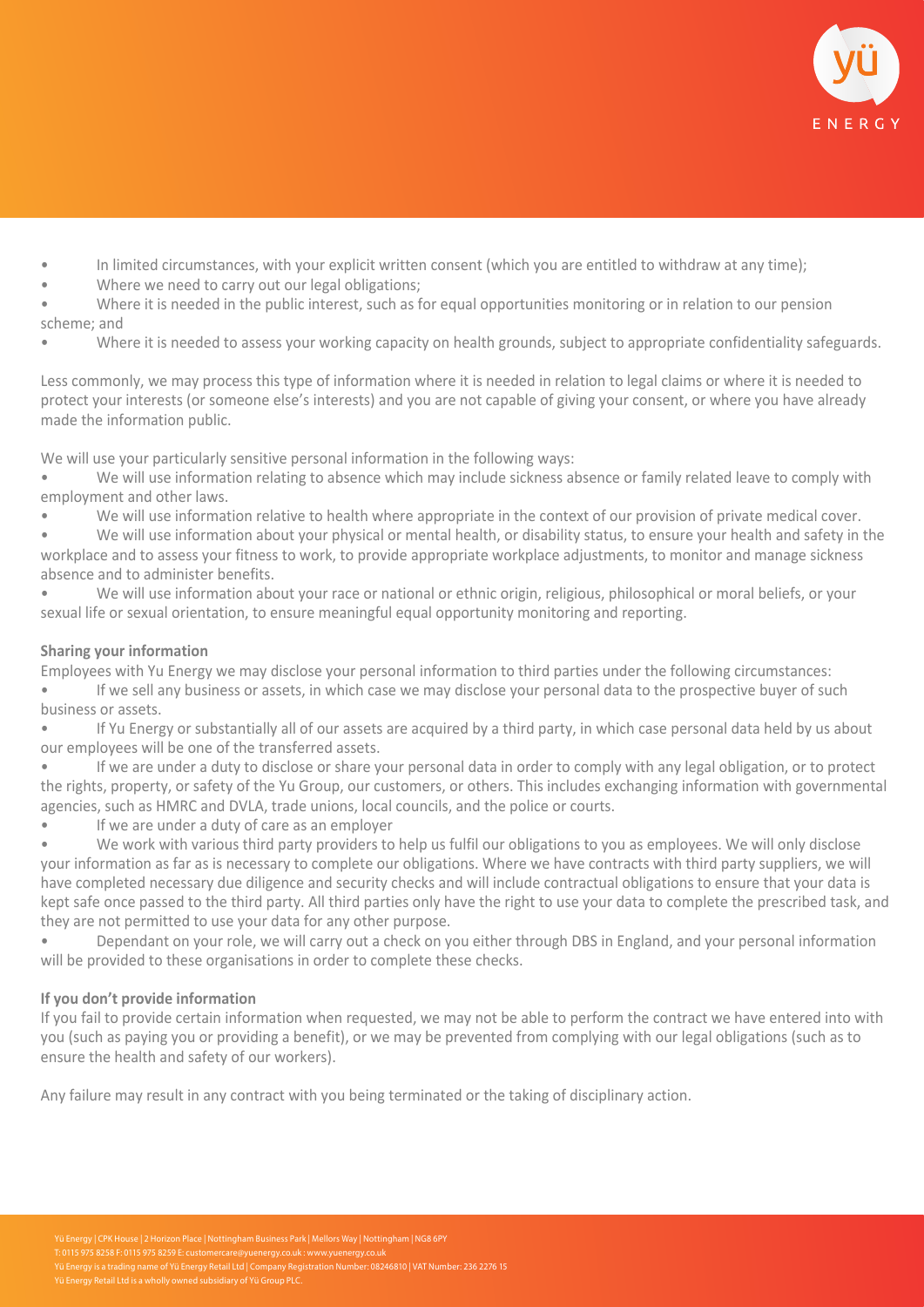

#### **Your rights in relation to your information**

You may request, at any time, a copy of the personal information the Company holds about you, at no cost. Should you wish to access or update the personal information that we hold, please contact us by sending a written request to HR Department, Yu Energy, 2 Horizon Place, Nottingham Business Park, Mellors Way, Nottingham, NG8 6PY or email hr@yuenergy.co.uk.

If you wish to have the information the Company holds on you restricted, corrected, transferred or deleted, please request this in writing to HR Department, Yu Energy, 2 Horizon Place, Nottingham Business Park, Mellors Way, Nottingham, NG8 6PY or email hr@yuenergy.co.uk provided your information is not pertinent to the completion of a contract or required for any other legal reason, it will be removed.

We may need to request specific information from you to help us confirm your identity and ensure your right to access the information (or to exercise any of your other rights).

If you are concerned that we are not using your information in accordance with the law, or are not satisfied with our response to a request made above, then you can complain to the Information Commissioner's Office. Details of how to contact the Information Commissioner are as follows:

Information Commissioner's Office Wycliffe House Water Lane Wilmslow Cheshire SK9 5AF 0303 123 1113

#### **Data Security**

Once we have received your information, we will use strict procedures and security features to prevent your personal information from being accidentally lost, used or accessed in an unauthorised way, altered or disclosed. In addition, we limit access to your personal information to those employees and third parties on a need-to-know basis for business purposes.

# **Data Storage and Use of Data Outside of the European Economic Area**

We store your data on secure servers inside the European Economic Area (EEA).

Some of our third party contractors are based outside of the EEA. However, we have strict control over how and why your data can be accessed. All of the processing is necessary for all the functions detailed above. If we transfer your data outside the EEA we will take steps to ensure that appropriate security measures are put in place with the aim that your rights continue to be protected as set out in this policy.

#### **Data Breaches**

We are required to notify the ICO in the event of the loss, disclosure or acquisition of, or unauthorised access to the personal information we hold.

#### **Social Networking**

As a company, we encourage our employees to align their social media pages with the company. However, staff may not create their own posts concerning deals and competitions. They may only share posts created by the Yu Energy social media team.